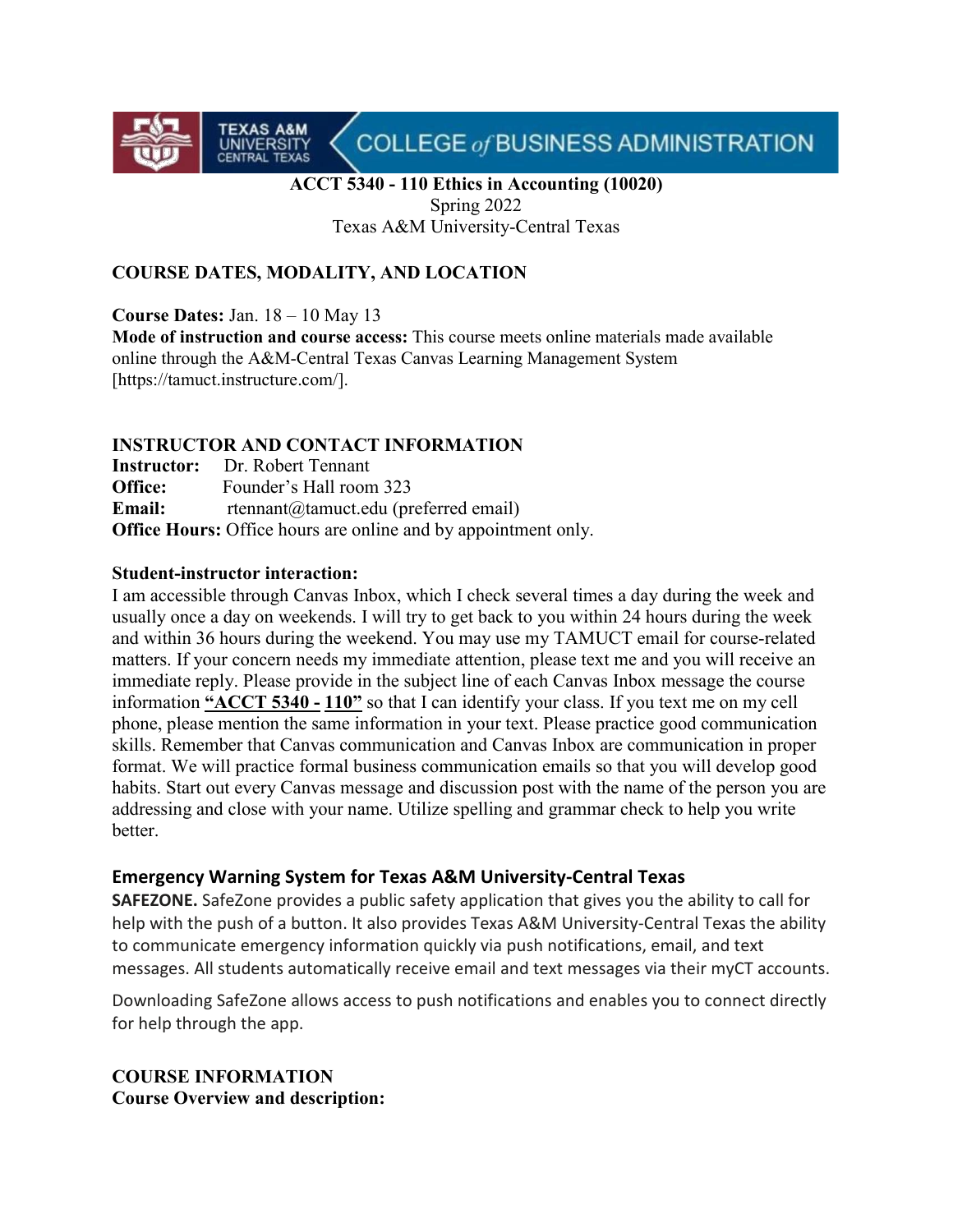This course is designed to provide an overview of business ethics about the accounting profession. Ethical reasoning, cognitive processes, and ethical decision making along with its effect on corporate governance are discussed.

#### **Course Objective:**

Your achievement level for each objective will be measured by your success in completing the assignments and exams. The successful student, upon completion of this course, will be expected to have achieved the following as a result of this course:

- $\Box$  Understand the meaning of ethics and why ethics is important.
- $\Box$  Develop an understanding of various aspects of moral reasoning
- $\Box$  Understand how moral reasoning is used for ethical decision-making.
- $\Box$  Learn the tools and techniques for analyzing ethical situations and using these tools to make ethical decisions including identification of stakeholders, the issues involved, and the process for making an ethical decision.
- $\Box$  Understand the effect of ethics on corporate governance and the accounting profession
- $\Box$  Understand the legal liability issues that accountants face and the impact on professional ethics

#### **Required Reading and Textbook(s):**

1. Mintz, S. M., & Morris, R.E. 5th Edition. *Ethical Obligations and Decision Making in Accounting.* McGraw Hill (ISBN: 978-1-259-54347-0).

#### **Recommended Reading and Textbook(s):**

- *2.* Machi, L. A, 3rd Edition. *Literature Review.* Sage*/*Corwin (ISBN 9781506336244)
- 3. Publication Manual of the American Psychological Association, 6th Edition American Psychological Association Softcover, 272 pages ©2010, ISBN-13 978-1433805615

## **COURSE REQUIREMENTS Chapter Summary Papers**

Each chapter, the student will be required choose one topic from the chapter and perform a literature review using the top 40 accounting journals (not including the top five practitioner journals) identified in Hasselback et al. 2012, "Benchmarking the Research Productivity of Accounting Doctorates," (*Issues in Accounting Education*). This review should include at least 4 but no more than 7 articles from the past 5 years. In a written summary of approximately 1,000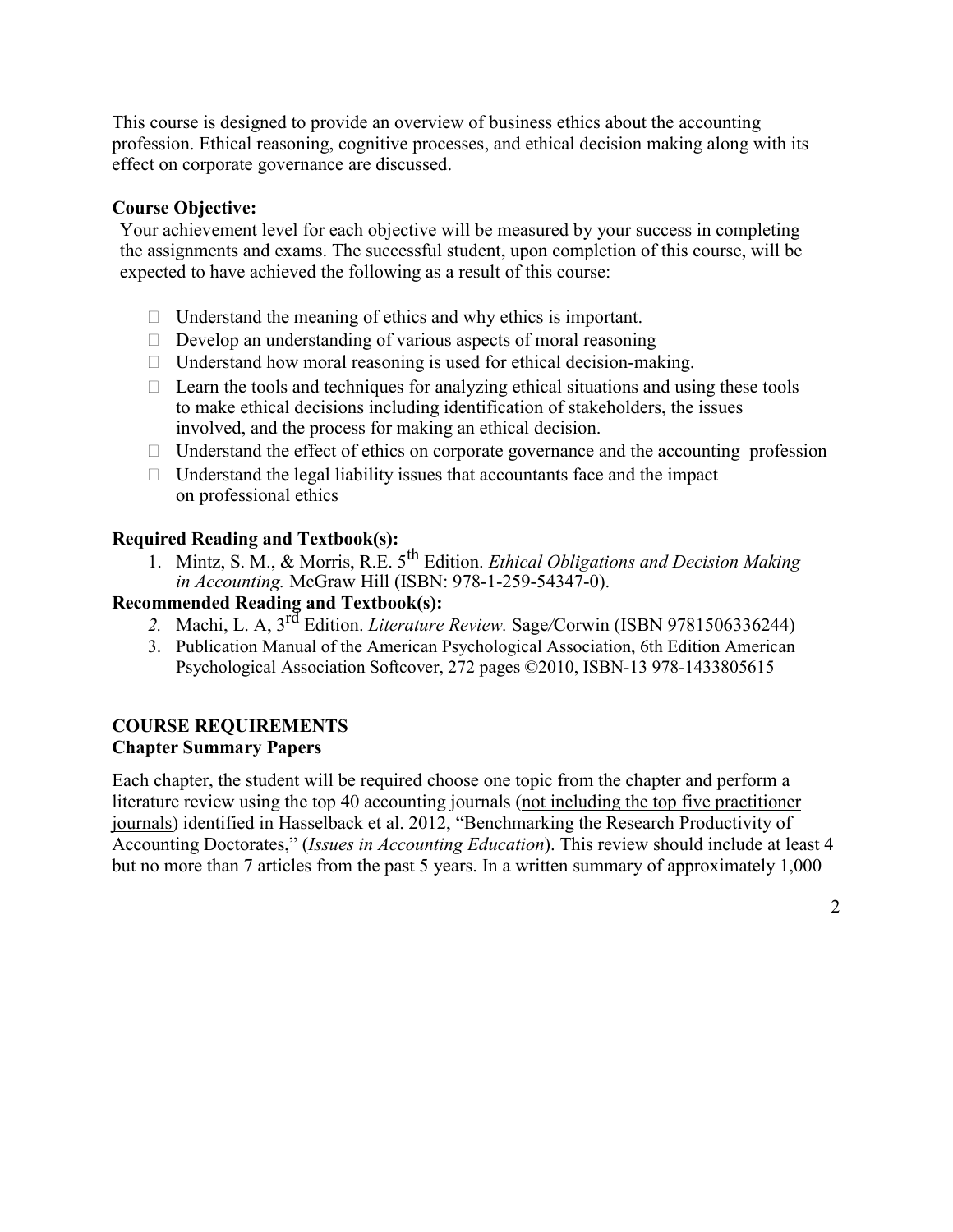words (roughly about 2 double-spaced pages, not including references page(s) in APA format, Times Roman 12-point font), the student should discuss the literature, identify theories used, present key findings, and provide at least 5 questions for future research.

#### **Individual PowerPoint Presentations**

Each chapter, the student will be required develop a PowerPoint presentation of his/her chapter summary papers.

#### **Research Question Summary**

At the end of the semester, each student must submit a write-up discussing the literature related to a research question or series of linked research questions identified as part of the chapter summary papers. This summary should discuss the literature, identify the gap, and discuss the research question(s). The summary should be approximately 500 words.

#### **Exam**

There will be one comprehensive exam. The exam will cover topics identified, cases, class discussions, and other material.

#### **Grading Criteria Rubric and Conversion**

Students earn their course grades by completing scheduled assignments; no extra credit assignments are given. To satisfactorily pass this course, students must complete each of the graded items listed below. Failure to submit appropriate documents for scoring in each category will result in a failing grade.

| <b>Course Element</b>     |       |  |                                | <b>Percent of Course Grade</b> |      |  |
|---------------------------|-------|--|--------------------------------|--------------------------------|------|--|
| <b>Chapter Summary</b>    |       |  |                                |                                | 35%  |  |
| Papers                    |       |  |                                |                                |      |  |
| PowerPoint                |       |  |                                |                                | 25%  |  |
| Presentations             |       |  |                                |                                |      |  |
| <b>Research Question</b>  |       |  |                                |                                | 15%  |  |
| Summary                   |       |  |                                |                                |      |  |
| Two Exams                 |       |  |                                |                                | 30%  |  |
|                           |       |  |                                | Total                          | 100% |  |
| <b>Grade Equivalents:</b> |       |  |                                |                                |      |  |
| If Grade is Computed      |       |  | If Grade is Computed by Letter |                                |      |  |
| <b>Numerically</b>        |       |  |                                |                                |      |  |
| $90.0 - 100 \%$           | $= A$ |  | $A =$                          | 95%                            |      |  |
| $80.0 - 89.9\%$           | $=$ B |  | $B =$                          | 85%                            |      |  |
| $70.0$ — $79.9\%$         | $= C$ |  | $C =$                          | 75%                            |      |  |
| $60.0 - 69.9\%$           | $= D$ |  | $D =$                          | 65%                            |      |  |
| $0 - 59.9\%$              | $=$ F |  | $\mathrm{F} =$                 | $0\%$                          |      |  |

\*Please Note:  $89.999 \le 90$ . Thus, it is a B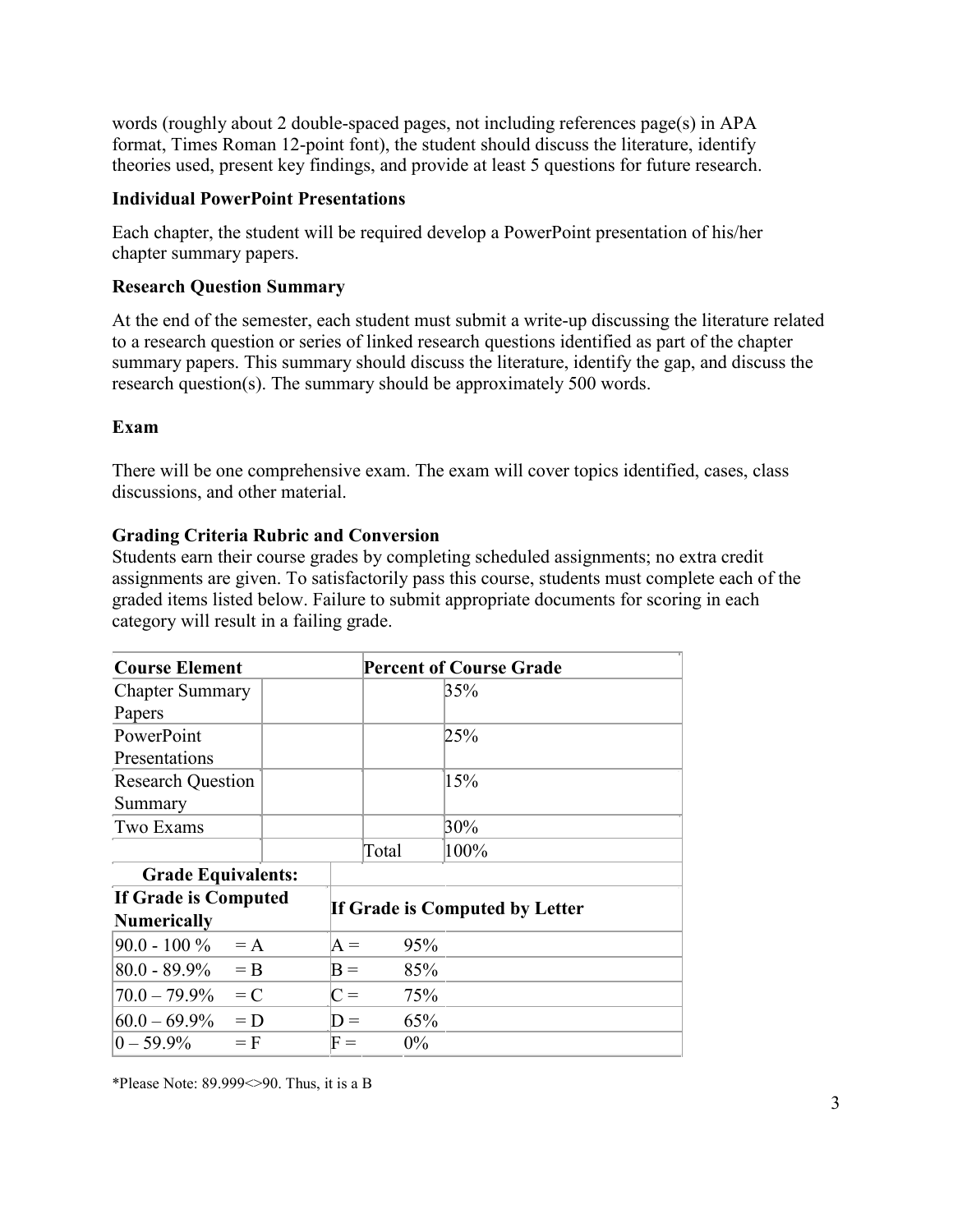## **Posting of Grades**

Grades will be posted on the Canvas Grade book (turn-around time for grades to be posted is 7 days).

## **COURSE OUTLINE AND CALENDAR Complete Course Calendar**

| <b>Class</b>   |            |                                                                      |
|----------------|------------|----------------------------------------------------------------------|
| <b>Number</b>  | Date       | <b>Readings</b>                                                      |
|                | $18$ -Jan  | Chapter 1 Ethical Reasoning                                          |
| $\overline{2}$ | $24$ -Jan  |                                                                      |
| 3              | $31$ -Jan  | <b>Chapter 2 Cognitive Processes</b>                                 |
| 4              | 3-Feb      |                                                                      |
| 5              | $10$ -Feb  | Chapter 3 Ethical Environment and Corporate Governance               |
| 6              | $17$ -Feb  |                                                                      |
| 7              | 24-Feb     | Unit 4 AICPA Code of Professional Conduct                            |
| 8              | 2-Mar      |                                                                      |
|                | 9-Mar      | Unit 5<br><b>Fraud in Financial Statements</b>                       |
| 9              | 16-Mar     | <b>Spring Break</b>                                                  |
| 10             | 23-Mar     | Test 1                                                               |
| 11             | 30-Mar     | Legal, Regulatory and Professional Obligations of Auditors<br>Unit 6 |
| 12             | 6-Apr      |                                                                      |
| 13             | $13$ -Apr  | Unit 7<br>Earnings Management and Quality of Financial Reporting     |
| 14             | $20 - Apr$ |                                                                      |
| 15             | $27 - Apr$ | Unit 8<br>Intl Fin. Reporting and Corporate Governance               |
| 16             | 4-May      | <b>Final Exam</b>                                                    |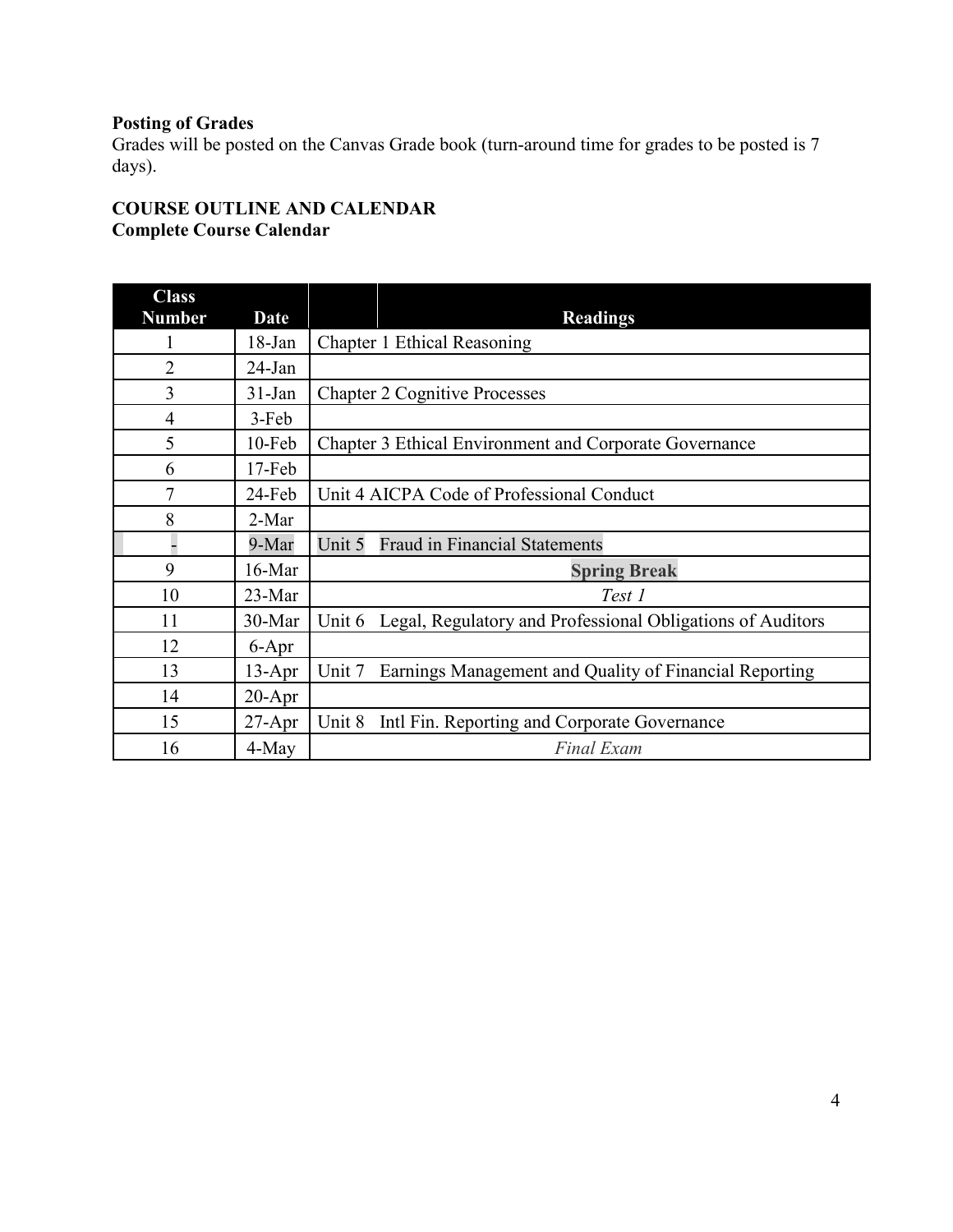#### **Important University Dates:**

*https://www.tamuct.edu/registrar/academic-calendar.html*

#### **TECHNOLOGY REQUIREMENTS AND SUPPORT Technology Requirements.**

This course will use the A&M-Central Texas Instructure Canvas learning management system. Logon to A&M-Central Texas Canvas [https://tamuct.instructure.com].

Username: Your MyCT username  $(xx123$  or everything before the " $@$ " in your MyCT e-mail address)

Password: Your MyCT password

**Technology Support.** For log-in problems, students should contact Help Desk Central. 24 hours a day, 7 days a week: Email: helpdesk@tamu.edu Phone: (254) 519-5466 [Web Chat: \[](http://hdc.tamu.edu/)http://hdc.tamu.edu]

*Please let the support technician know you are an A&M-Central Texas student.*

## **UNIVERSITY RESOURCES, PROCEDURES, AND GUIDELINES**

## **UNIVERSITY RESOURCES, PROCEDURES, AND GUIDELINES**

#### **Drop Policy.**

If you discover that you need to drop this class, you must complete a [Drop Request](https://www.tamuct.edu/registrar/docs/Drop_Request_Form.pdf)  [Form](https://www.tamuct.edu/registrar/docs/Drop_Request_Form.pdf) [https://www.tamuct.edu/registrar/docs/Drop\_Request\_Form.pdf].

Professors cannot drop students; this is always the responsibility of the student. The Registrar's Office will provide a deadline on the Academic Calendar for which the form must be completed, signed and returned. Once you return the signed form to the Registrar's Office, you must go into Warrior Web and confirm that you are no longer enrolled. If you still show as enrolled, FOLLOW-UP with the Registrar's Office immediately. You are to attend class until the procedure is complete to avoid penalty for absence. Should you miss the drop deadline or fail to follow the procedure, you will receive an F in the course, which may affect your financial aid and/or VA educational benefits.

#### **Academic Integrity.**

Texas A&M University -Central Texas values the integrity of the academic enterprise and strives for the highest standards of academic conduct. A&M-Central Texas expects its students, faculty, and staff to support the adherence to high standards of personal and scholarly conduct to preserve the honor and integrity of the creative community. Academic integrity is defined as a commitment to honesty, trust, fairness, respect, and responsibility. Any deviation by students from this expectation may result in a failing grade for the assignment and potentially a failing grade for the course. Academic misconduct is any act that improperly affects a true and honest evaluation of a student's academic performance and includes, but is not limited to, cheating on an examination or other academic work, plagiarism and improper citation of sources, using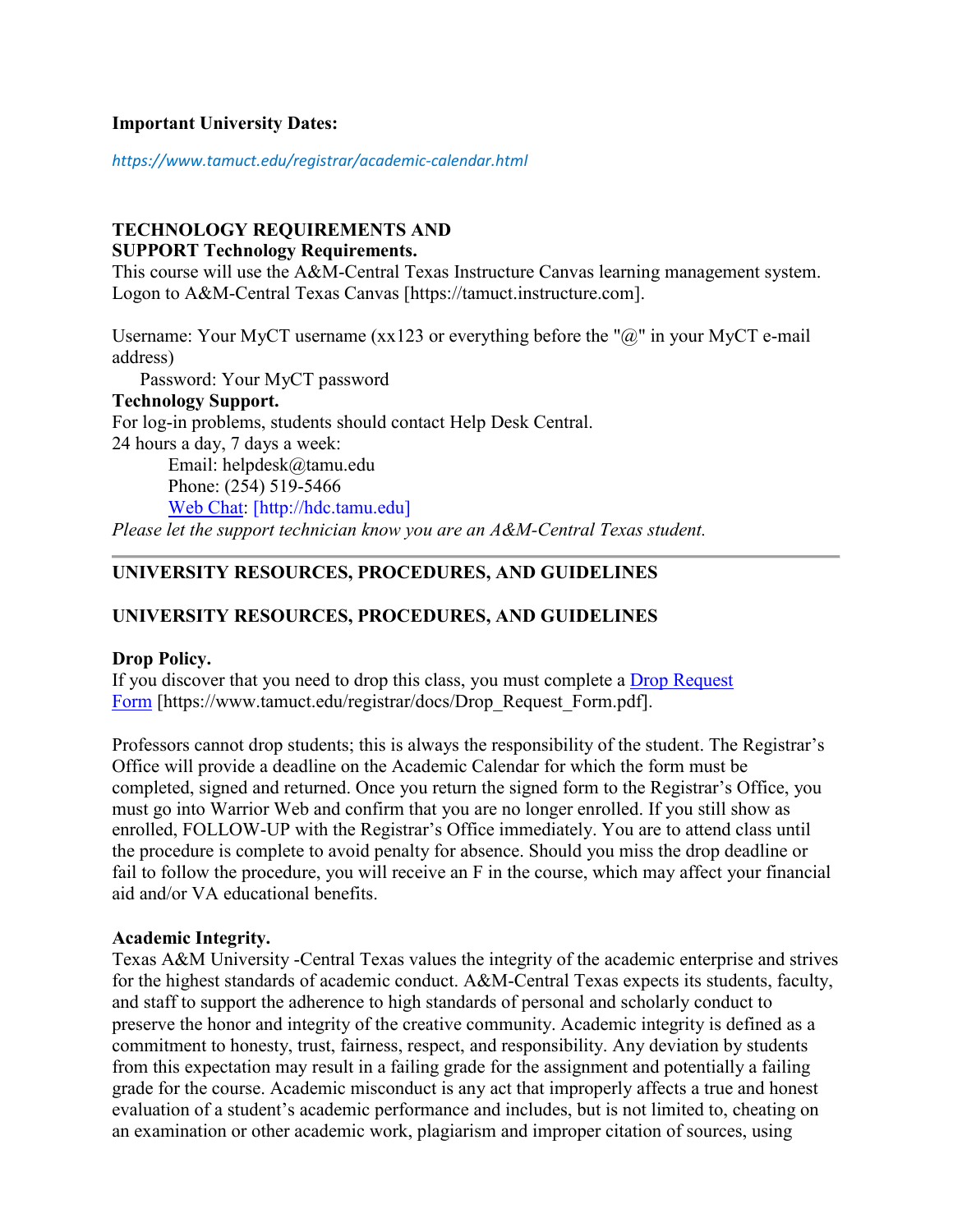another student's work, collusion, and the abuse of resource materials. All academic misconduct concerns will be reported to the university's Office of Student Conduct. Ignorance of the university's standards and expectations is never an excuse to act with a lack of integrity. When in doubt on collaboration, citation, or any issue, please contact your instructor before taking a course of action.

For more [information regarding the Student Conduct process,](https://tamuct.campuslabs.com/engage/organization/tamuct-student-conduct-pane)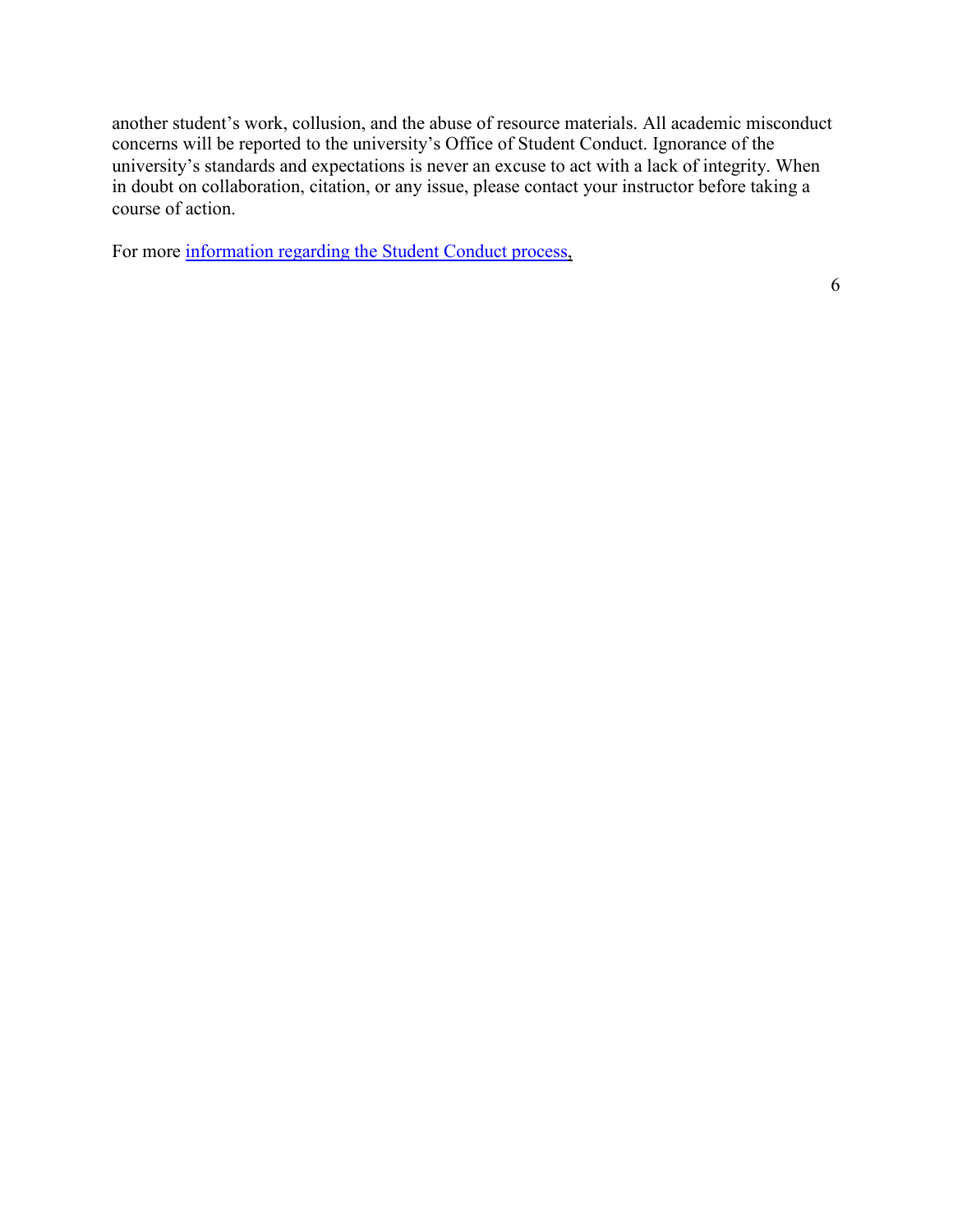[https://tamuct.campuslabs.com/engage/organization/tamuct-student-conduct-panel]. If you know of potential honor violations by other students, you may [submit a report,](https://cm.maxient.com/reportingform.php?TAMUCentralTexas&layout_id=0) [https://cm.maxient.com/reportingform.php?TAMUCentralTexas&layout\_id=0].

#### **Academic Accommodations.**

At Texas A&M University-Central Texas, we value an inclusive learning environment where every student has an equal chance to succeed and has the right to a barrier-free education. The Office of Access and Inclusion is responsible for ensuring that students with a disability receive equal access to the university's programs, services and activities. If you believe you have a disability requiring reasonable accommodations please contact the Office of Access and Inclusion at (254) 519-5797. Any information you provide is private and confidential and will be treated as such.

For more information please visit our **Access & Inclusion** web page [https://www.tamuct.edu/student-affairs/access-inclusion.html].

## **Important information for Pregnant and/or Parenting Students.**

Texas A&M University-Central Texas supports students who are pregnant and/or parenting. In accordance with requirements of Title IX and related guidance from US Department of Education's Office of Civil Rights, the Dean of Student Affairs' Office can assist students who are pregnant and/or parenting in seeking accommodations related to pregnancy and/or parenting. Students should seek out assistance as early in the pregnancy as possible. For more information, please visit the [Student Affairs](https://www.tamuct.edu/student-affairs/index.html) web page [https://www.tamuct.edu/student-affairs/index.html]. Students may also contact the institution's Title IX Coordinator. If you would like to read more about these [requirements and guidelines o](http://www2.ed.gov/about/offices/list/ocr/docs/pregnancy.pdf)nline, please visit the website [http://www2.ed.gov/about/offices/list/ocr/docs/pregnancy.pdf].

Title IX of the Education Amendments Act of 1972 prohibits discrimination on the basis of sex and gender–including pregnancy, parenting, and all related conditions. A&M-Central Texas is able to provide flexible and individualized reasonable accommodation to pregnant and parenting students. All pregnant and parenting students should contact the Associate Dean in the Division of Student Affairs at (254) 501-5909 to seek out assistance. Students may also contact the University's Title IX Coordinator.

#### **Tutoring.**

Tutoring is available to all A&M-Central Texas students, both virtually and in-person. Student success coaching is available online upon request.

If you have a question, are interested in becoming a tutor, or in need of success coaching contact the Warrior Center for Student Success, Equity and Inclusion at (254) 501-5836, visit the Warrior Center at 212 Warrior Hall, or by emailing [WarriorCenter@tamuct.edu.](mailto:WarriorCenter@tamuct.edu)

To schedule tutoring sessions and view tutor availability, please visit Tutor [Matching](https://tutormatchingservice.com/TAMUCT) Services Tutor [Matching](https://tutormatchingservice.com/TAMUCT) Services [https://tutormatchingservice.com/TAMUCT] or visit the Tutoring Center in 111 Warrior Hall.

Chat live with a remote tutor 24/7 for almost any subject from on your computer! Tutor.com is an online tutoring platform that enables A&M-Central Texas students to log in and receive online tutoring support at no additional cost. This tool provides tutoring in over 40 subject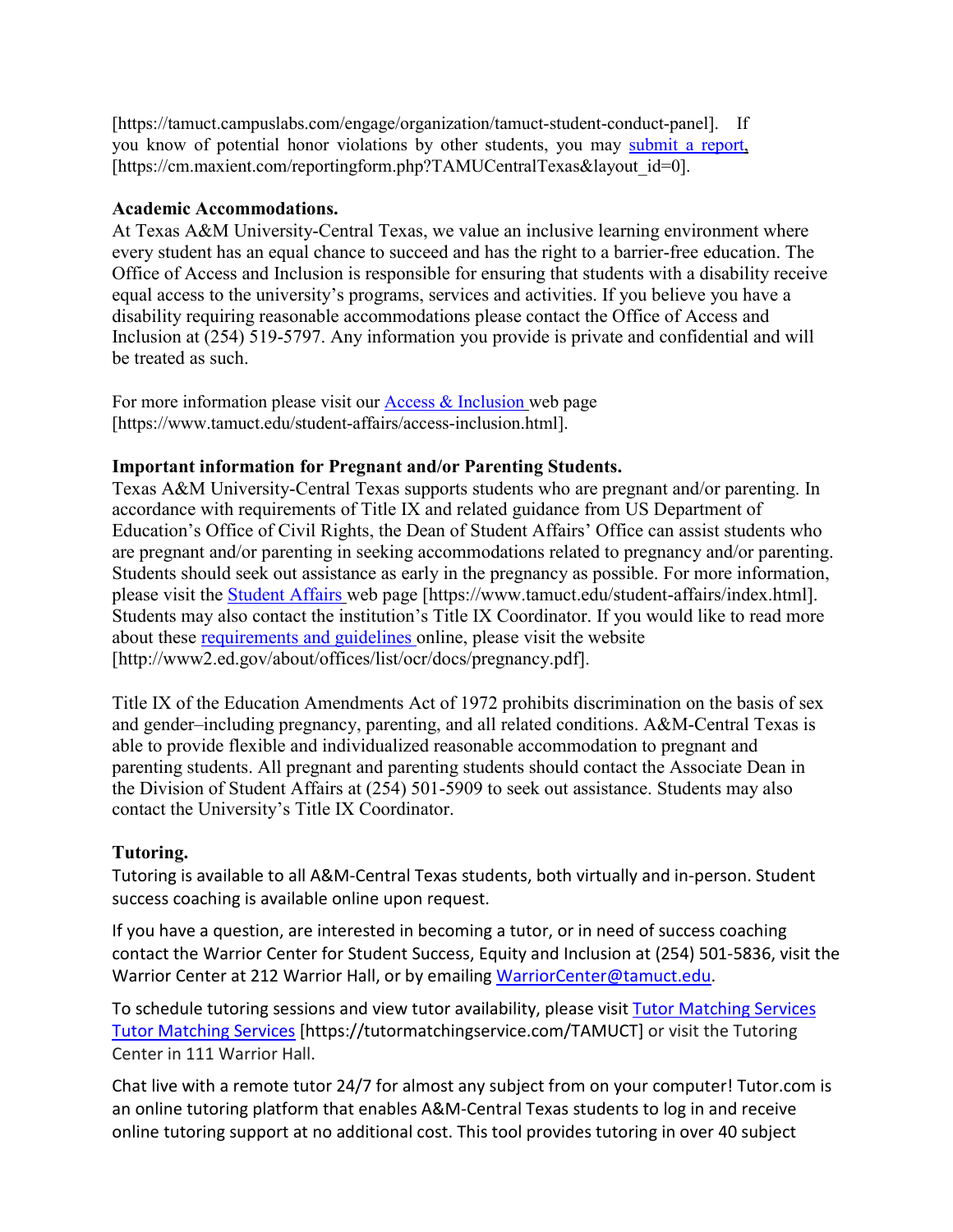areas except writing support. Access Tutor.com through Canvas.

Chat live with a tutor 24/7 for almost any subject from on your computer! Tutor.com is an online tutoring platform that enables A&M-Central Texas students to log in and receive FREE online tutoring and writing support. This tool provides tutoring in over 40 subject areas. Access Tutor.com through Canvas.

#### **University Writing Center.**

Located in Warrior Hall 416, the University Writing Center (UWC) at Texas A&M University– Central Texas (TAMUCT) is a free workspace open to all TAMUCT students from 10:00 a.m.- 5:00 p.m. Monday thru Thursday with satellite hours in the University Library Monday thru Thursday from 6:00-9:00 p.m. This semester, the UWC is also offering online only hours from 12:00-3:00 p.m. on Saturdays.

Tutors are prepared to help writers of all levels and abilities at any stage of the writing process. While tutors will not write, edit, or grade papers, they will assist students in developing more effective composing practices. By providing a practice audience for students' ideas and writing, our tutors highlight the ways in which they read and interpret students' texts, offering guidance and support throughout the various stages of the writing process. In addition, students may work independently in the UWC by checking out a laptop that runs the Microsoft Office suite and connects to WIFI, or by consulting our resources on writing, including all of the relevant style guides. Whether you need help brainstorming ideas, organizing an essay, proofreading, understanding proper citation practices, or just want a quiet place to work, the UWC is here to help!

Students may arrange a one-on-one session with a trained and experienced writing tutor by visiting the UWC during normal operating hours (both half-hour and hour sessions are available) or by making an appointment via [WCOnline. I](https://tamuct.mywconline.com/)n addition, you can email Dr. Bruce Bowles Jr. at [bruce.bowles@tamuct.edu](mailto:bruce.bowles@tamuct.edu) if you have any questions about the UWC and/or need any assistance with scheduling.

## **University Library.**

The University Library provides many services in support of research across campus and at a distance. We offer over 200 electronic databases containing approximately 250,000 eBooks and 82,000 journals, in addition to the 85,000 items in our print collection, which can be mailed to students who live more than 50 miles from campus. Research guides for each subject taught at A&M-Central Texas are available through our website to help students navigate these resources. On campus, the library offers technology including cameras, laptops, microphones, webcams, and digital sound recorders.

Research assistance from a librarian is also available 24 hours a day through our online chat service, and at the reference desk when the library is open. Research sessions can be scheduled for more comprehensive assistance, and may take place on Skype or in-person at the library. Assistance may cover many topics, including how to find articles in peer-reviewed journals, how to cite resources, and how to piece together research for written assignments.

Our 27,000-square-foot facility on the A&M-Central Texas main campus includes student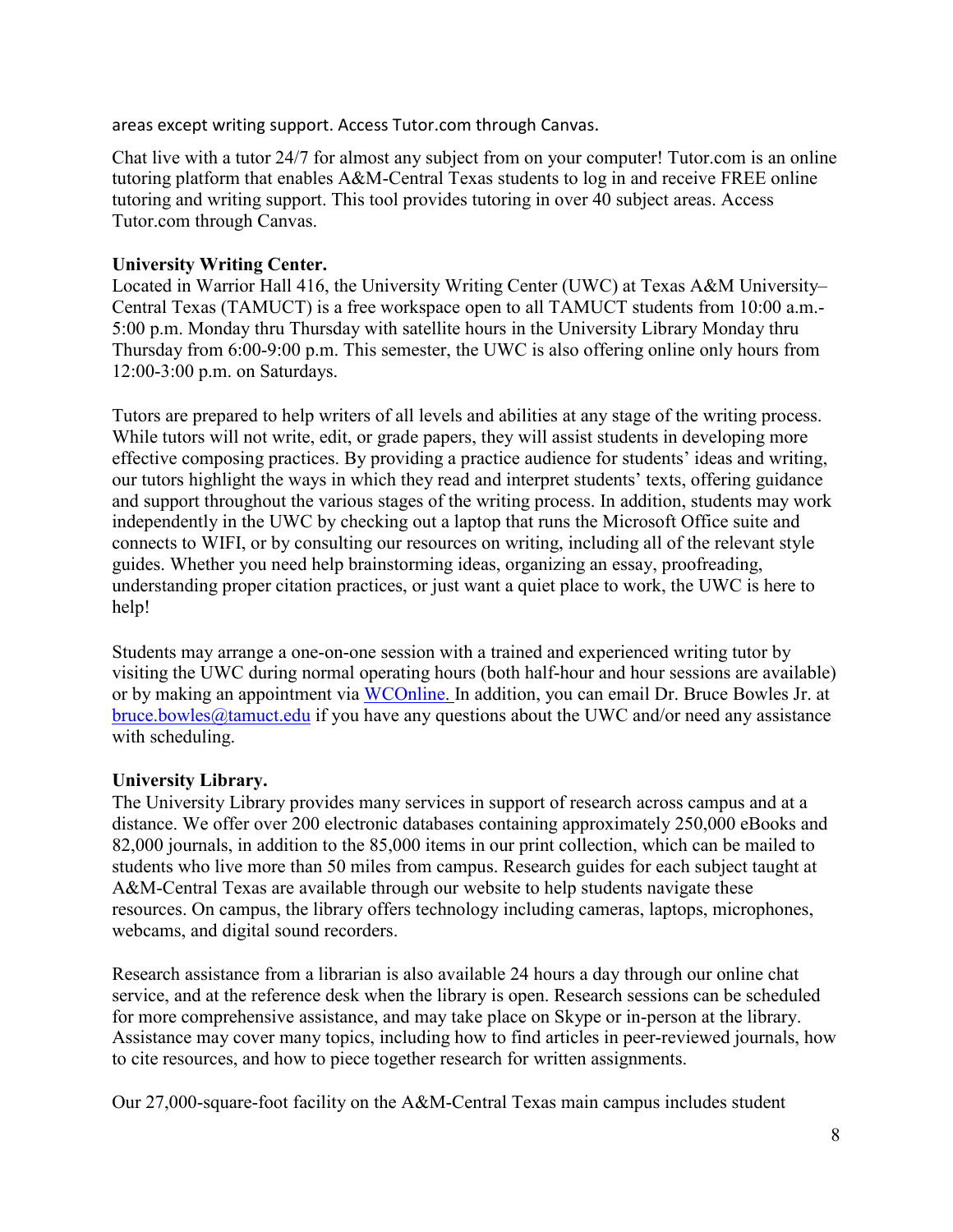lounges, private study rooms, group work spaces, computer labs, family areas suitable for all ages, and many other features. Services such as interlibrary loan, TexShare, binding, and laminating are available. The library frequently offers workshops, tours, readings, and other events. For more information, please visit our [Library website](https://tamuct.libguides.com/index) [http://tamuct.libguides.com/index].

## **POLICY STATEMENTS:**

#### **A Note about Sexual Violence at A&M-Central Texas**

Sexual violence is a serious safety, social justice, and public health issue. The university offers support for anyone struggling with these issues. University faculty is mandated reporters, so if someone discloses that he or she were sexually assaulted (or a victim of Domestic/Dating Violence or Stalking) while a student at TAMUCT, faculty members are required to inform the Title IX Office. If you want to discuss any of these issues confidentially, you can do so through Student Counseling (254-501-5955) located on the second floor of Warrior Hall (207L).

Sexual violence can occur on our campus because predators often feel emboldened, and victims often feel silenced or shamed. It is incumbent on ALL of us to find ways to actively create environments that tell predators we do not agree with their behaviors and tell survivors we will support them. Your actions matter. Don't be a bystander; be an agent of change. For additional information on campus policy and resources visit the [Title IX webpage](https://www.tamuct.edu/departments/compliance/titleix.php) [https://www.tamuct.edu/departments/compliance/titleix.php].

#### **INSTRUCTOR POLICIES.**

Professional level writing and communication are critical skills in the business world. This standard should be displayed in all assignments for this class. All communications, both to the Professor and student colleagues should be kept professional, including Discussion Board postings and email correspondence. For written assignments, all work should be proofread, free of grammatical errors, include proper citations, and be by American Psychological Association (APA) standards.

**NOTE #1:** There are NO EXTRA CREDIT assignments available for this course.

**NOTE #2:** Requests for Incomplete Grades: Incompletes will only be given in emergency or other extreme circumstances. The professor must approve any request for an incomplete grade in this course before the last week of classes. Where possible, requests should be submitted in written form and must include an address and telephone number where you may be contacted throughout the following semester. For a request for an incomplete grade to be considered, at least two-thirds of the coursework has to be completed. Finally, approval of an incomplete is up to the department chair.

**NOTE #3:** Questions concerning one's grade on a particular task (e.g., test, case) This should be resolved within one week after receiving the graded material. There will not be reviewing of previously graded material at the end of the semester.